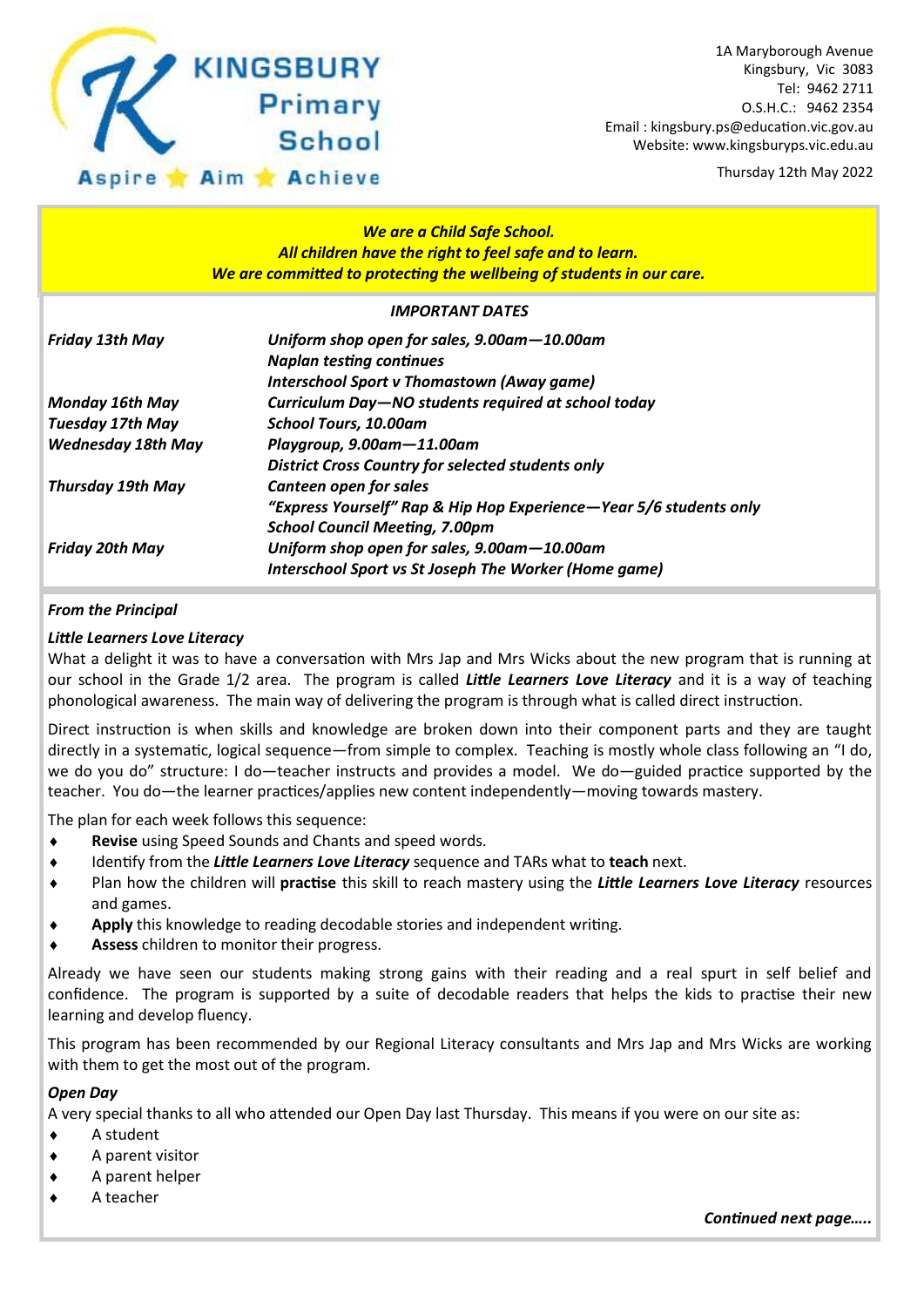#### *From the Principal (continued)*

- $\leftarrow$  A teacher aide
- A visitor from the 2/14 Battalion
- A performer at assembly

then you did a great job in representing our school. Our assembly was a brilliant combination of entertainment, official business and celebration. The dance group were very polished and showed the benefit of four weeks of rigorous practice and fine graining. Thanks to Ms Jenny for supporting our students in this venture. We also officially opened the display cabinets for the 2/14 Battalion in Isurava and thank you to Mr Bolton and Sarah Arnold for all their hard work. It looks a treat. Also, thanks to Cindy Hodgson who did a great job in organising the afternoon tea on the day.



The main highlight was the great work in our classrooms, there was a fairly strong emphasis on Maths and Technology, which is a good thing. Three cheers for us!

#### *Mother's Day Stall*



On the 5th and 6th May, our wonderful group of volunteers got behind the gift tables to run our Mother's Day Stall.

It was a fantastic couple of mornings and all of the money raised will go towards developing our



grounds in consultation with our students. A big thanks to Sarah and organising the event and our team of parent helpers, Erin, Rebecca, Thuy, Yagya, Melissa and Le who helped run our Mother's Day Stall.

*Continued next page….*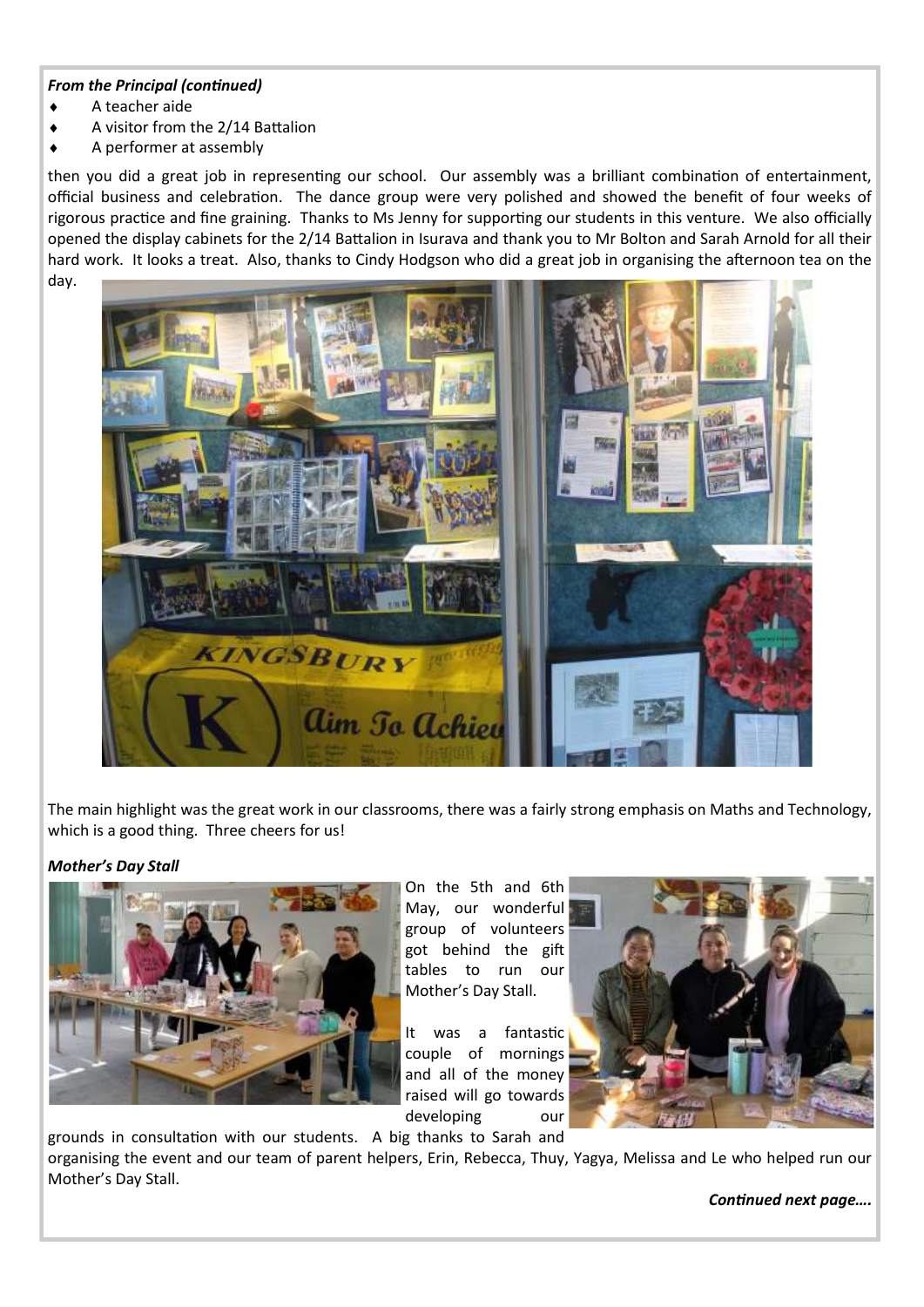#### *From the Principal (continued)*









#### *Newsletters*

Last week we distributed the Term newsletters through Compass to all of our families. Firstly, thanks to all of the teachers who took the time to put this information together. We are really keen to provide our families with as much information as possible about our teaching and learning program. If you have any questions, about any of the content, please contact your child's teacher of myself for Physical Education, Mrs Jap for Indonesian and Mrs Quail for The Arts.

#### *Clothes Swap*

A very special thank you to Amy Thexton-Smith for her work organising the Community Clothes Swap. It was extraordinarily well set up and packed away. This is an absolute credit to the team that put everything together. We have had some preliminary discussions regarding the timing of the next event. The general consensus was that to have something planned to coincide with the State Election in November.

#### *Dear Parent/Guardians*

Our school is committed to ensuring that parent payment requests are accurate, transparent, affordable and aligned with our requirements as a Victorian Government school. It has recently come to our attention that some changes are required to our 2022 Parent Payment arrangements, to ensure they are clear and transparent. Accordingly, we have updated and re-published our 2022 Parent Payment arrangements on our school website. If you have made your parent payments for 2022 and still wish to contribute towards the listed items and activities, no further action is required. However, if the updated arrangements change what you are interested in contributing towards and/or purchasing, please reach out and we can provide you with a line of credit towards other future costs. We can also provide you with a refund if required. Thank you again for your continued support of our school. If you would like to discuss this matter further, please contact the school office on 9462 2711.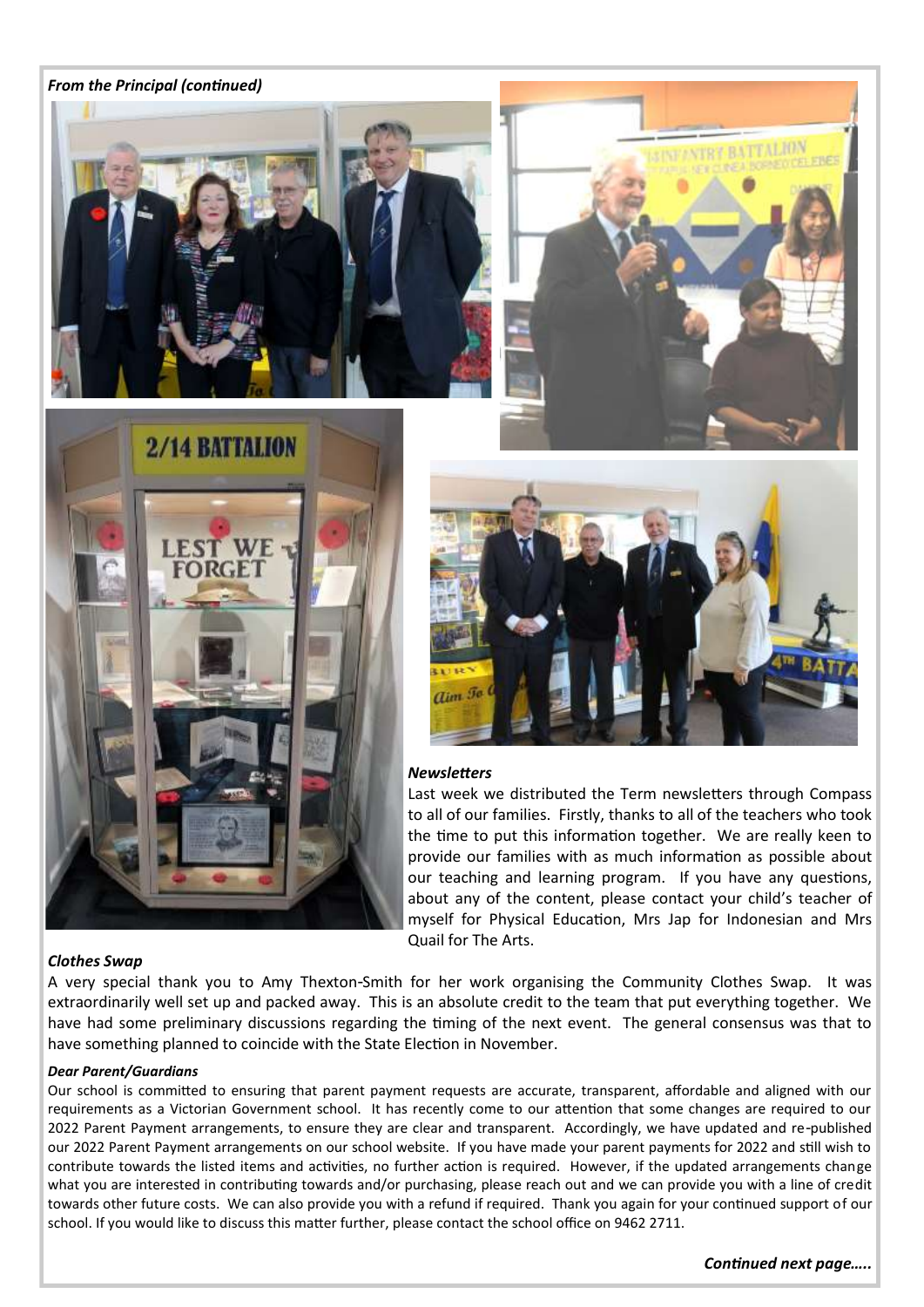#### *From the Principal (continued) ANZAC Day*





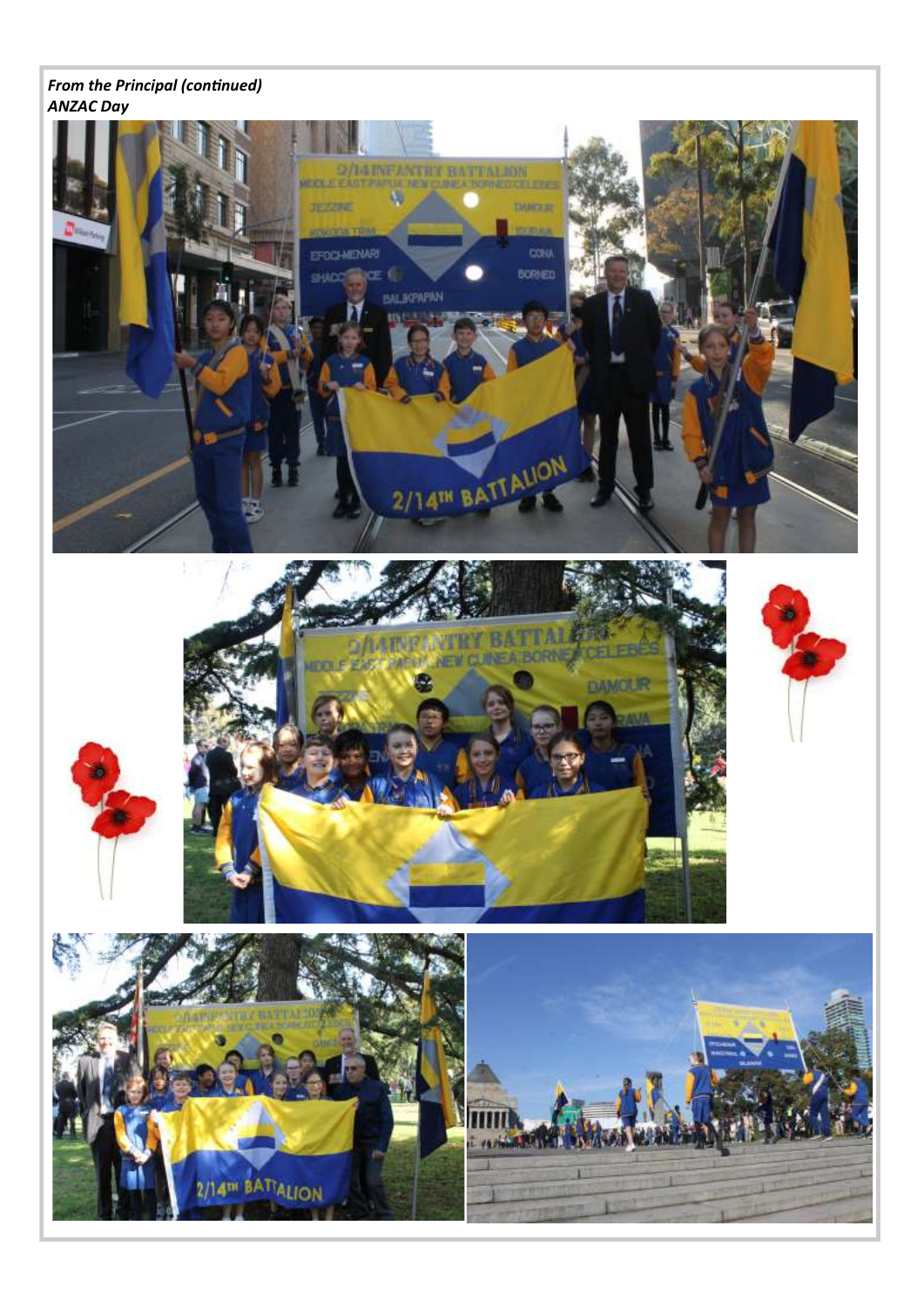### ANZAC day march and open day

On Monday the  $25<sup>th</sup>$  of April, the JSC's went into the city to march with the  $2/14$ people and to hold up the Battalion Banner.

We marched down St Kilda Road for about 15 minutes. We felt very special as we walked pass the cheering crowds. It was a honour to represent the  $2/14$  on this special day.

We were all really tired at the end of it but luckily Mr. Bolton brought food and drinks for us after the March. Then we went on train to go back to school. It was really memorable.

On Thursday, it was Open Day. Members from the 2/14 came to watch us. It was very nice having them. We had assembly and the display cabinets were opened, Sarah helped us to decorate the cabinets. They have lots of stuff from the  $2/14^{\text{th}}$ .

> *Ivy Tianah Vivienne Destenee*



Preps SMART spelling sentence of the week - "The cat sat on the mat" we made cat masks and sat on the mat!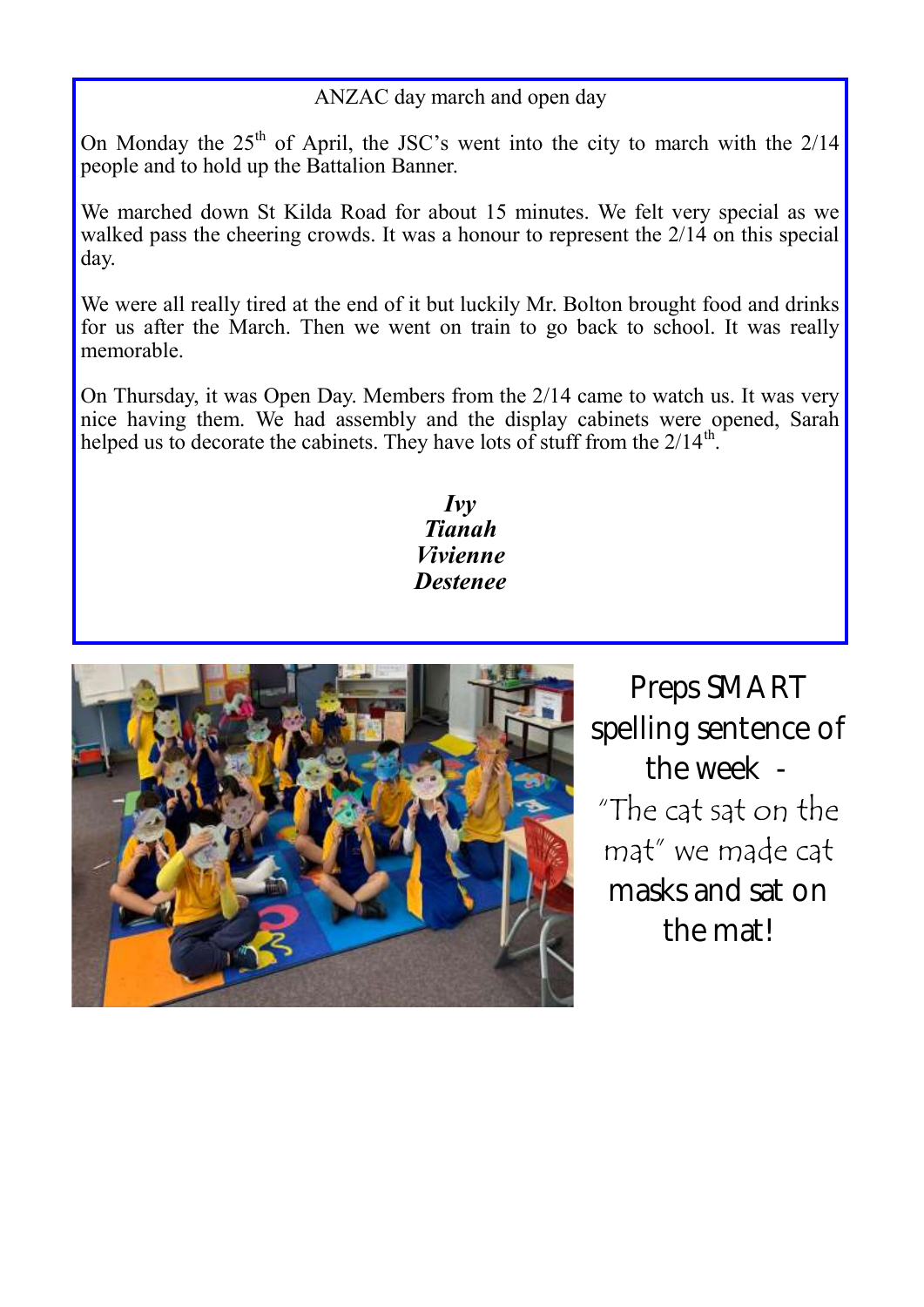# Come and join us for Friday Fun Day

Do you have a child starting school in 2023?

Are you looking to give them some fun experiences before they start their formal schooling?

Make a transition to school easier by joining us for our Friday Fun Day

FRIDAY 27th MAY, 2022 2.30pm to 3.15pm

All welcomer



Primary School

1a Maryborough Avenue Kingsbury Vic 3083 Telephone 9462 2711